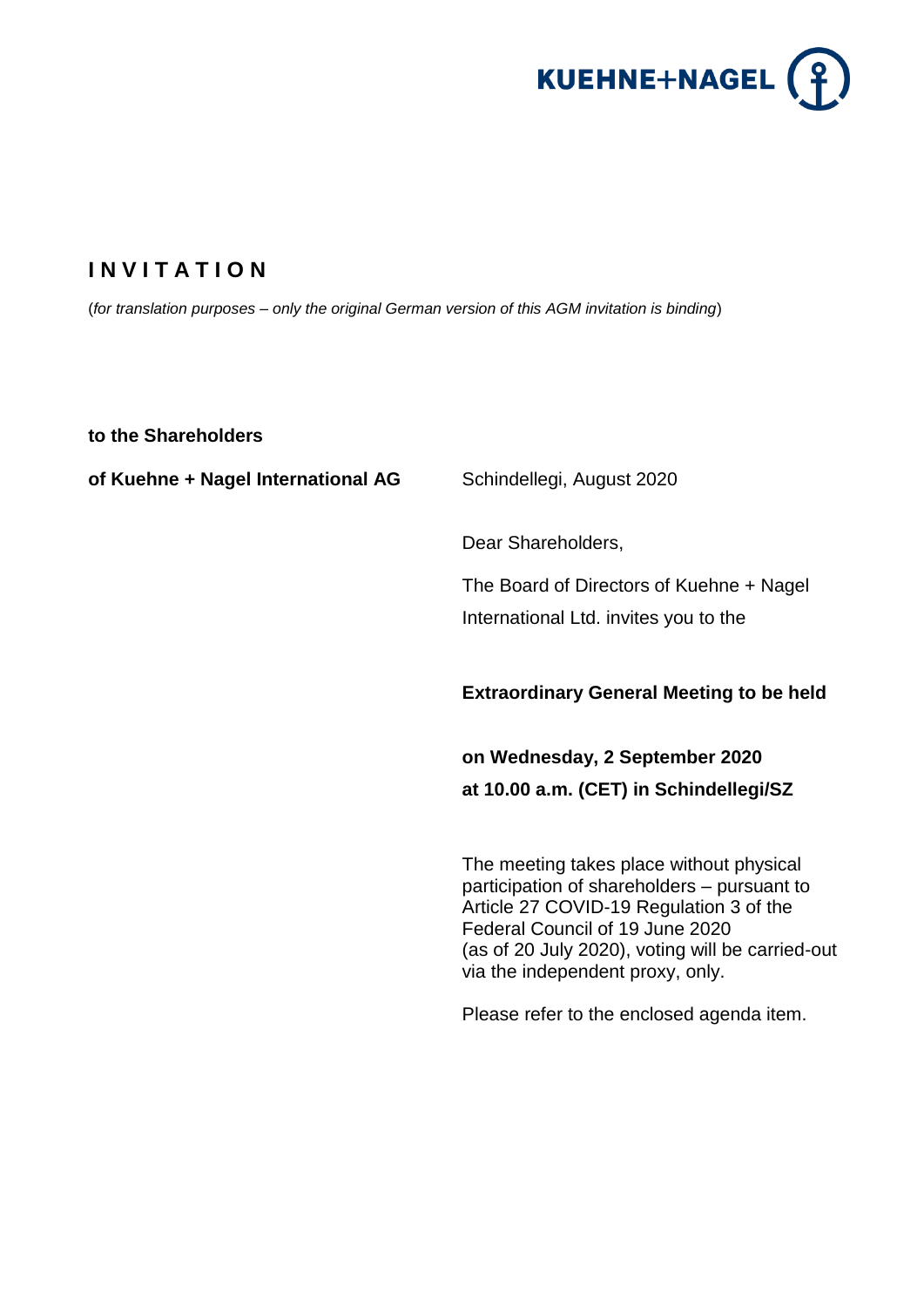## **Agenda Item**

Welcome, introduction and determinations of the extraordinary General Meeting

### **1. Resolution Regarding the Distribution of Dividends**

The Board of Directors proposes to allocate the net profit for the business year 2019 of CHF 1'590'862'034.59 which was carried forward by the ordinary General Meeting on 5 May 2020 new as following:

- Payment of a dividend of CHF 4.00 gross per share with CHF 1.00 nominal value less 35% Swiss withholding  $tax = CHF 2.60$  net
- Carry forward of net profit less dividend payments onto new account

Upon approval by the extraordinary General Meeting, payment of the dividend for the business year 2019 will be effected as of 8 September 2020.

### **Organizational matters**

The auditors' report will be available at the Company's headquarter by 7 August 2020.

### **Participation and Voting Right**

Votes must be casted in accordance with Art. 27 para. 1 lit. b. COVID-19 Ordinance 3 through the independent proxy, Investarit AG, only.

All shareholders registered with voting rights in the share register of Kuehne + Nagel International AG on 27 August 2020 at 17:00 p.m. (CET) are entitled to vote at the extraordinary General Meeting.

No entries will be made in the share register from 28 August 2020 up to and including 2 September 2020. Shares remain tradable regardless of whether they are registered for voting or not.

## **Important Information**

The health of our shareholders has top priority.

Therefore, shareholders cannot attend in person and must use

- the online platform at [https://netvote.ch/kuehnenagel,](https://netvote.ch/kuehnenagel) or
- the prepared proxy form in writing

to instruct the independent proxy.

We thank you in advance for your understanding.

#### **Voting Right**

As stated above, in accordance with Art. 27 para. 1 lit. b. COVID-19 Ordinance 3 votes must be casted through the independent proxy, Investarit AG, only. Shareholders are kindly requested to sign their voting instructions personally by hand on the prepared proxy form and to return the same, arriving no later than 1 September 2020 at Segetis AG, Platz 4, 6039 Root D4.

Shareholders can also issue instructions to the independent proxy electronically at https://netvote.ch/kuehnenagel. The instructions must be received by 1 September 2020 at 12:00 p.m. (CET) at the latest.